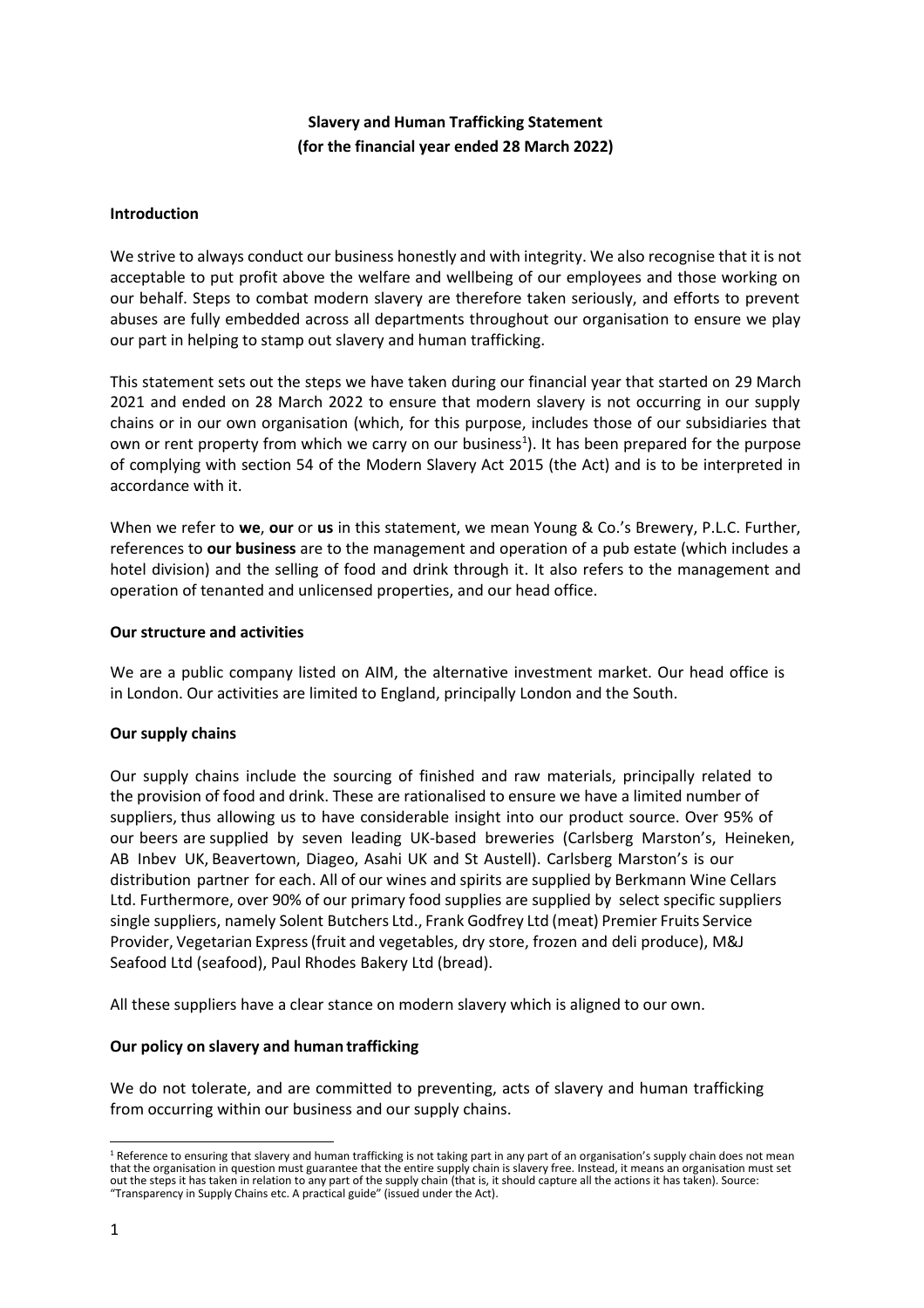## **Due diligence and risk management**

As part of our commitment to combating slavery and human trafficking, we have 'risk assessed' our supply chain, which, to date, has identified building contractors, cleaning companies, coffee suppliers and hospitality agency staff as our highest risk areas. We will continue to risk assess our supply chain to consider if certain groups of suppliers are more suspectable to modern slavery and if specific due diligence is required.

Further, to ensure, where practicable, optimum control of the work environment in our business, we:

- communicate to all our pub and hotel general managers an overview of modern slavery and how to identify indicators of modern slavery;
- include a modern slavery awareness section in the new general manager induction programme, including a process to raise concerns regarding modern slavery;
- expect all those who have, or seek to have, a commercial relationship with us to familiarise themselves with the Act and our zero-tolerance approach and to act consistently with this;
- ask any new suppliers to confirm that they will not allow slavery or human trafficking in their business or supply chains and that they have implemented policies and procedures to that effect;
- expect, as a minimum, each entity in our supply chains to adopt "one-up" due diligence on the next link in the chain;
- seek to include in our arrangements with suppliers a right to suspend or terminate our arrangements with them where we have reasonable grounds to suspect that there has been a breach of the Act;
- perform a weekly review of relevant documentation to verify all new employees are eligible to work in the UK;
- inspect payroll data on a weekly basis to confirm all employees are paid on or above the National Minimum Wage and National Living Wage, relevant to their age - the majority of employees are remunerated in excess of these amounts;
- mandate the suppliers of our hospitality agency staff check all employees are eligible to work in the UK;
- provide our operations managers and directors with access to rota information, allowing them to review employee weekly working hours;
- maintain a whistleblowing policy to encourage members of staff to report concerns about wrongdoing and which offers suitable protection for whistle-blowers; and
- subject relevant processes and procedures to periodic internal audit, to verify these are operating effectively;

## **Modern slavery risks in light of the coronavirus pandemic**

Whilst the coronavirus pandemic has clearly had a profound impact on our business through periods of managed house closures across the financial year, we do not believe this has posed new or increased modern slavery risks. Throughout the pandemic, we have continued to update the detailed guidance and procedures for our teams to follow to ensure they can continue to conduct their roles safely by preventing the spread of COVID-19 in our business.